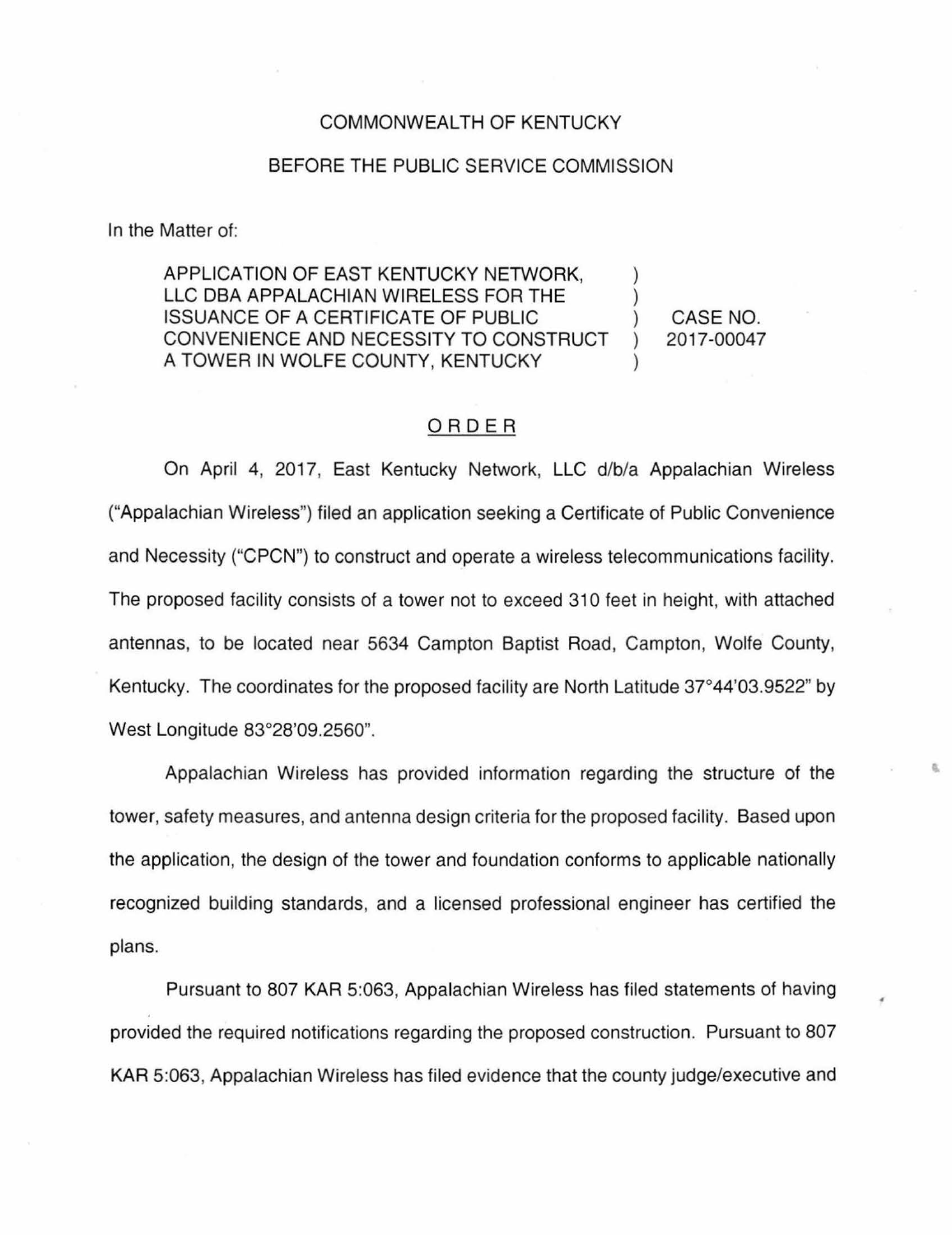all property owners within 500 feet and contiguous to the cell site have been notified of the proposed construction. The notices solicited any comments and informed the recipients of their right to request intervention. As of the date of this Order, no public comments or requests for intervention have been received.

Appalachian Wireless has filed applications with the Federal Aviation Administration and the Kentucky Airport Zoning Commission seeking approval for the construction and operation of the proposed facility. Both applications have been approved.

The Commission, having considered the evidence of record and being otherwise sufficiently advised, finds that Appalachian Wireless has demonstrated that a facility is necessary to provide adequate utility service and, therefore, a CPCN to construct the proposed facility should be granted.

Pursuant to KRS 278.280, the Commission is required to determine proper practices to be observed when it finds, upon complaint or on its own motion, that the facilities of any utility subject to its jurisdiction are unreasonable, unsafe, improper, or insufficient. To assist the Commission in its efforts to comply with this mandate, Appalachian Wireless should notify the Commission if the antenna tower is not used to provide service in the manner set out in the application and this Order. Upon receipt of such notice, the Commission may, on its own motion, institute proceedings to consider the proper practices, including removal of the unused antenna tower, which should be observed by Appalachian Wireless.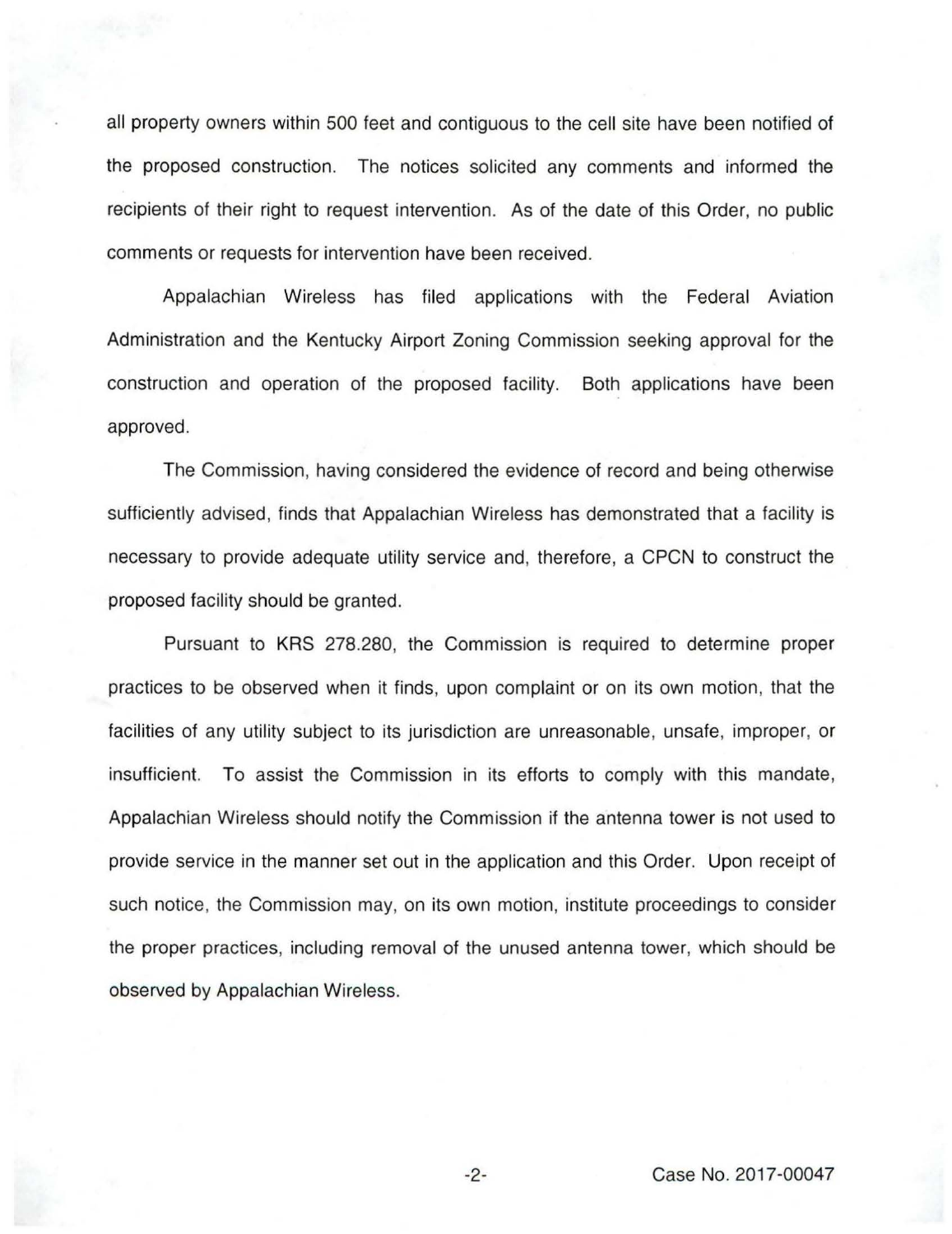## IT IS THEREFORE ORDERED that:

1. Appalachian Wireless is granted a CPCN to construct a wireless telecommunications facility. The proposed facility consists of a tower not to exceed 310 feet in height, with attached antennas, to be located near 5634 Campton Baptist Road, Campton, Wolfe County, Kentucky. The coordinates for the proposed facility are North Latitude 37°44'03.9522" by West Longitude 83°28'09.2560".

2. Appalachian Wireless shall immediately notify the Commission in writing if, after the antenna tower is built and utility service is commenced, the tower is not used for a period of three months in the manner authorized by this Order.

3. Documents filed, if any, in the future pursuant to ordering paragraph 2 herein shall reference this case number and shall be retained in the utility's general correspondence file.

By the Commission



ATTEST: Paline R. Matheus